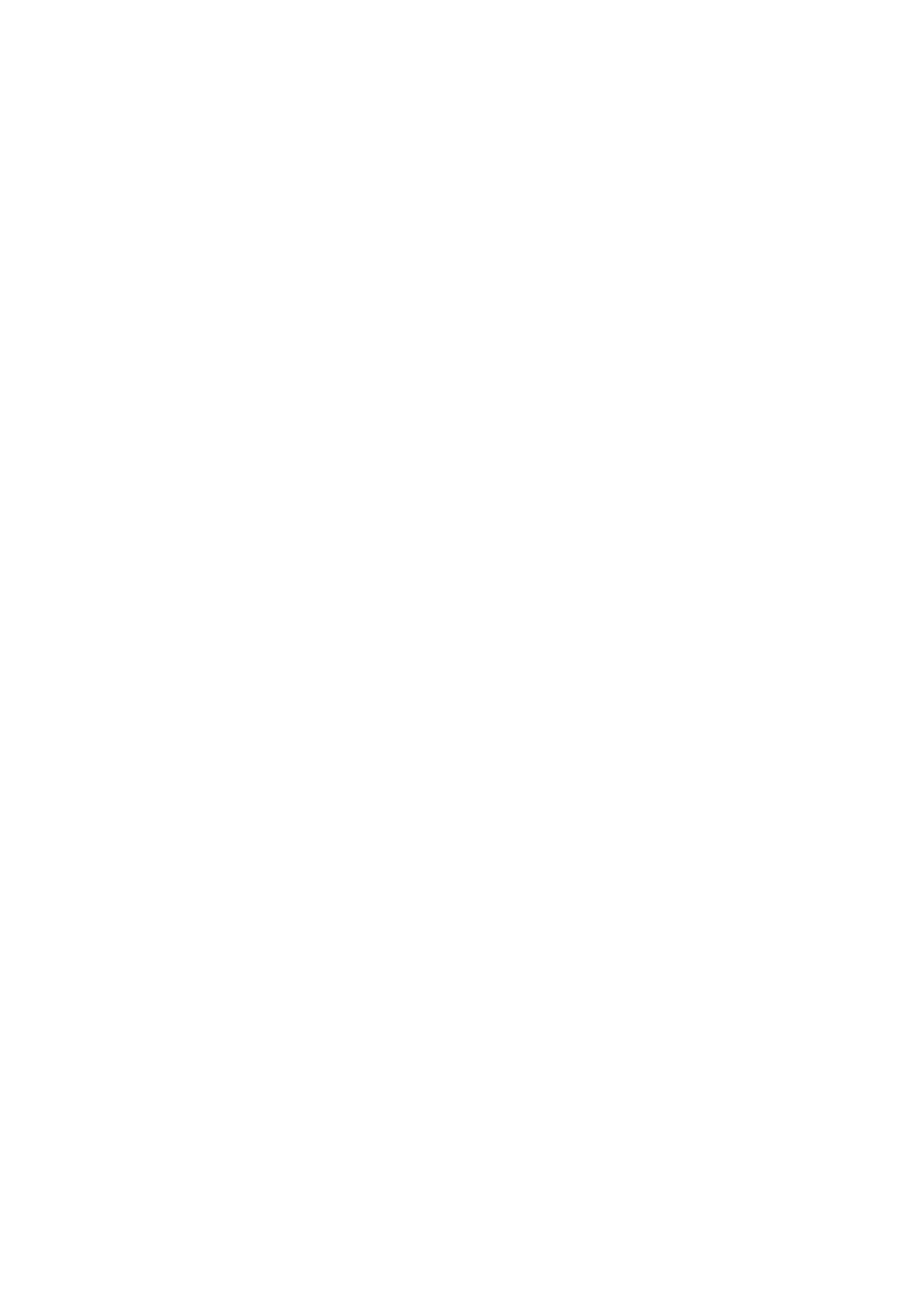mental Impact Statement (EIS) and Natura Impact Statement (NIS) have been prepared in respect of the proposed development. In addition a Joint Environmental Report (JER) ed by EirGrid plc and SONI Ltd in respect of the overall interconnector from County Tyrone to County Meath, having had regard to the European Commission *Guidance on the Application of the Environmental Impact Assessment Procedure for Large-Scale Transboundary Projects* (May 2013).

velopment is likely to have significant effects on the environment of Northern Ireland, an area of a Member State of the European Union (i.e. United Kingdom of Great Britain eland).

oplication for approval (and the EIS and NIS) may be inspected free of charge or purchased on payment of a specified fee (not exceeding the reasonable cost of making a copy) bening hours on Mondays to Fridays (excluding public holidays) for a period of 10 weeks commencing on <mark>Tuesday 16<sup>th</sup> June 2015</mark> at the following locations:

Any submissions and observations must be accompanied by a fee of €50 (except for certain prescribed authorities) and must be received by the Board not later than **5.30p.m.** on **Monday 24th**  d must include the following information:

e of the person making the submission or observation, the name of the person acting on his or her behalf, if any, and the address to which any correspondence relating to the on should be sent,

ect matter of the submission or observation, and

ns, considerations and arguments on which the submission or observation is based in full (Article 217 of the Planning and Development Regulations refers).

s or observations which do not comply with the above requirements cannot be considered by the board. Any enquiries relating to the application process should be directed to frastructure Development Section of An Bord Pleanala (Tel: 01-8588100). It is at the absolute discretion of the Board whether to hold an oral hearing on the case (for further ide to Public Participation in Strategic Infrastructure Development' on the Board's website (www.pleanala.ie).

make the following types of decision, under section 182B of the Planning and Development Act, 2000 (as amended), in relation to the application:

the proposed development,

h modifications to the proposed development as it specifies in the approval and approve the proposed development as so modified,

in part only, the proposed development (with or without specified modifications of it of the foregoing kind), or

approve the proposed development

to an approval under (a), (b), or (c) above such conditions as it considers appropriate.

lestion the validity of any such decision of the Board by way of an application for judicial review, under Order 84 of the Rules of the Superior Courts 1986 (S.I. No.15 of 1986 as No. 691 of 2011), in accordance with the provisions of the Planning and Development Act, 2000 (as amended). Practical information on the review mechanism can be accessed ng Publications – Judicial Review Notice on the Board's website www.pleanala.ie or on the Citizens Information Service website www.citizensinformation.ie.

 $Signed:$   $\blacksquare$ 

| In accordance with Section 182A of the Planning and Development Act, 2000 (as amended), EirGrid plc, with the consent and approval of the Electricity Supply Board (ESB), gives notice that<br>it proposes to seek the approval of An Bord Pleanála for the development of that portion of a cross-border electricity transmission interconnector to be constructed within Ireland (and referred<br>to as the 'proposed North-South 400 kV Interconnection Development').                                                                                                                                                                                                                                                                                               |                                                                                                                                                                                                                                                                                                                                                                            | (vi)<br>All associated and<br>Both an Environmental II |
|-------------------------------------------------------------------------------------------------------------------------------------------------------------------------------------------------------------------------------------------------------------------------------------------------------------------------------------------------------------------------------------------------------------------------------------------------------------------------------------------------------------------------------------------------------------------------------------------------------------------------------------------------------------------------------------------------------------------------------------------------------------------------|----------------------------------------------------------------------------------------------------------------------------------------------------------------------------------------------------------------------------------------------------------------------------------------------------------------------------------------------------------------------------|--------------------------------------------------------|
|                                                                                                                                                                                                                                                                                                                                                                                                                                                                                                                                                                                                                                                                                                                                                                         |                                                                                                                                                                                                                                                                                                                                                                            |                                                        |
| The overall interconnector (approximately 138km long inclusive of approximately 34km located in Northern Ireland) will link the existing electricity transmission networks of Northern Ireland<br>and Ireland between Turleenan, County Tyrone and Woodland, near Batterstown, County Meath. This interconnector has been designated as a Project of Common Interest (PCI) pursuant to<br>the provisions of Regulation (EU) No. 347/2013 of the European Parliament and of the Council of 17 <sup>th</sup> April 2013 on guidelines for trans-European energy infrastructure.<br>The proposed North-South 400 kV Interconnection Development located in Counties Monaghan, Cavan and Meath, which will be the subject of the application for approval, is approximately |                                                                                                                                                                                                                                                                                                                                                                            | has been prepared by Eir<br>Application of the Enviror |
|                                                                                                                                                                                                                                                                                                                                                                                                                                                                                                                                                                                                                                                                                                                                                                         |                                                                                                                                                                                                                                                                                                                                                                            | The proposed developmer<br>and Northern Ireland).      |
|                                                                                                                                                                                                                                                                                                                                                                                                                                                                                                                                                                                                                                                                                                                                                                         |                                                                                                                                                                                                                                                                                                                                                                            |                                                        |
|                                                                                                                                                                                                                                                                                                                                                                                                                                                                                                                                                                                                                                                                                                                                                                         | 103.35km long and consists of the following principal elements:                                                                                                                                                                                                                                                                                                            | A copy of the application<br>during public opening ho  |
| (i)                                                                                                                                                                                                                                                                                                                                                                                                                                                                                                                                                                                                                                                                                                                                                                     | A new single circuit 400 kV overhead transmission line (covering a distance of approximately 100.5km in the counties of Monaghan, Cavan and Meath) extending in a generally south-                                                                                                                                                                                         | $\blacksquare$ The 0                                   |
|                                                                                                                                                                                                                                                                                                                                                                                                                                                                                                                                                                                                                                                                                                                                                                         | erly alignment from the jurisdictional border with Northern Ireland (between the townland of Doohat or Crossreagh, County Armagh, and the townland of Lemgare, County Monaghan)                                                                                                                                                                                            | The 0                                                  |
|                                                                                                                                                                                                                                                                                                                                                                                                                                                                                                                                                                                                                                                                                                                                                                         | to the townland of Bogganstown (Electoral District (ED) Culmullin), County Meath. In addition the proposed transmission line crosses the jurisdictional border with Northern Ireland at                                                                                                                                                                                    | The 0                                                  |
|                                                                                                                                                                                                                                                                                                                                                                                                                                                                                                                                                                                                                                                                                                                                                                         | two points - from the townland of Lemgare, County Monaghan into the townland of Crossbane, County Armagh and back into the townland of Lemgare, County Monaghan. This trans-<br>mission line comprises 299 No. new lattice steel support structures (ranging in height from approximately 26m to 51m over ground level), with associated conductors, insulators, and       | The 0                                                  |
|                                                                                                                                                                                                                                                                                                                                                                                                                                                                                                                                                                                                                                                                                                                                                                         | other apparatus.                                                                                                                                                                                                                                                                                                                                                           |                                                        |
|                                                                                                                                                                                                                                                                                                                                                                                                                                                                                                                                                                                                                                                                                                                                                                         |                                                                                                                                                                                                                                                                                                                                                                            | In addition, a copy of the                             |
|                                                                                                                                                                                                                                                                                                                                                                                                                                                                                                                                                                                                                                                                                                                                                                         | The proposed new transmission line extends across the following townlands of County Monaghan, County Cavan and County Meath:                                                                                                                                                                                                                                               | $\blacksquare$ The N                                   |
|                                                                                                                                                                                                                                                                                                                                                                                                                                                                                                                                                                                                                                                                                                                                                                         | County Monaghan: Lemgare, Lisdrumgormly, Annaglogh, Latnakelly, Tassan, Cashel, Annagh (Cremorne Barony (By)), Carrickanure, Clarderry, Cornamucklagh North, Derryhallagh                                                                                                                                                                                                  | The N                                                  |
|                                                                                                                                                                                                                                                                                                                                                                                                                                                                                                                                                                                                                                                                                                                                                                         | (Monaghan By), Drumroosk, Cargaghramer, Cornanure (Monaghan By), Rausker, Terrygreeghan, Cornamucklagh South, Crinkill, Clogher, Drumguillew Lower, Drumhawan, Greagh (Cre-                                                                                                                                                                                                | The C                                                  |
|                                                                                                                                                                                                                                                                                                                                                                                                                                                                                                                                                                                                                                                                                                                                                                         | morne By), Brackly (Cremorne By), Tullynahinnera, Cooltrimegish, Boraghy, Aghmakerr, Drumillard (Cremorne By), Tooa, Tullyglass, Cornasassonagh, Corrinenty, Ummerafree, Sreenty,<br>Ardragh, Corvally (Farney By), Raferagh, Cornalaragh, Doagh, Corlea (ED Drumcarrow), Scalkill and Ballaghnagearn.                                                                     | To arrange to view the ap                              |
|                                                                                                                                                                                                                                                                                                                                                                                                                                                                                                                                                                                                                                                                                                                                                                         |                                                                                                                                                                                                                                                                                                                                                                            | south@eirgrid.com.                                     |
|                                                                                                                                                                                                                                                                                                                                                                                                                                                                                                                                                                                                                                                                                                                                                                         | County Cavan: Lisagoan, Drumiller, Corlea (Clankee By), Cornamagh, Corglass (ED Lisagoan), Collops, Dingin, Corrycholman, Leiter (ED Lisagoan), Cordoagh (ED Enniskeen), Laragh,<br>Corraneary (ED Enniskeen), Carrowreagh, Clonturkan and Balloughly.                                                                                                                     | The application documen                                |
|                                                                                                                                                                                                                                                                                                                                                                                                                                                                                                                                                                                                                                                                                                                                                                         | County Meath: Boherlea, Moorlagh, Tullyweel, Lislea, Aghamore, Shancor, Towas, Eden, Boynagh (ED Kilmainham), Altmush (ED Cruicetown), Cruicetown (ED Cruicetown), Brittas,                                                                                                                                                                                                | Submissions or observation                             |
|                                                                                                                                                                                                                                                                                                                                                                                                                                                                                                                                                                                                                                                                                                                                                                         | Rahood, Raffin, Clooney, Drakerath, Mountainstown, Dowdstown (ED Castletown), Fletcherstown, Cluain an Ghaill (Clongill), Baile Órthaí (Oristown), Diméin Bhaile Ghib (Gibstown De-                                                                                                                                                                                        | The implications<br>$\left( i\right)$                  |
|                                                                                                                                                                                                                                                                                                                                                                                                                                                                                                                                                                                                                                                                                                                                                                         | mesne), Tailtin (Teltown), Castlemartin, Tankardstown (ED Ardbraccan), Grange (ED Ardbraccan), Durhamstown, Neillstown (ED Ardbraccan), Betaghstown (ED Ardbraccan), Ongenstown<br>(ED Ardbraccan), Irishtown (ED Ardbraccan), Halltown, Churchtown, Philpotstown (ED Bective), Rataine, Dunlough, Balbrigh, Dunganny, Rathnally, Trubley, Knockstown (ED Kilcooly),       | (ii) The likely effects                                |
|                                                                                                                                                                                                                                                                                                                                                                                                                                                                                                                                                                                                                                                                                                                                                                         | Knockstown (ED Kilmessan), Creroge, Crumpstown or Marshallstown (ED Galtrim), Branganstown, Boycetown, Galtrim, Martinstown (ED Galtrim), Derrypatrick, Culmullin, Woodtown (ED                                                                                                                                                                                            | Any submissions and obse                               |
|                                                                                                                                                                                                                                                                                                                                                                                                                                                                                                                                                                                                                                                                                                                                                                         | Culmullin), Curraghtown (ED Culmullin) and Bogganstown (ED Culmullin).                                                                                                                                                                                                                                                                                                     | August 2015 and must i                                 |
|                                                                                                                                                                                                                                                                                                                                                                                                                                                                                                                                                                                                                                                                                                                                                                         |                                                                                                                                                                                                                                                                                                                                                                            | The name of the p<br>(i)                               |
|                                                                                                                                                                                                                                                                                                                                                                                                                                                                                                                                                                                                                                                                                                                                                                         | The proposed development includes development in a Gaeltacht area, located in the townlands of Cluain an Ghaill (Clongill), Baile Orthaí (Oristown), Diméin Bhaile Ghib (Gibstown De-<br>mesne) and Tailtin (Teltown), all in County Meath.                                                                                                                                | application should<br>The subject matte:               |
|                                                                                                                                                                                                                                                                                                                                                                                                                                                                                                                                                                                                                                                                                                                                                                         |                                                                                                                                                                                                                                                                                                                                                                            | (i)<br>(iii)<br>The reasons, consi                     |
| $\left( ii \right)$                                                                                                                                                                                                                                                                                                                                                                                                                                                                                                                                                                                                                                                                                                                                                     | Modifications are required to three existing 110 kV overhead lines. The modifications comprise the insertion of additional polesets and / or replacement of existing structures with                                                                                                                                                                                       |                                                        |
|                                                                                                                                                                                                                                                                                                                                                                                                                                                                                                                                                                                                                                                                                                                                                                         | polesets of shorter height (ranging in height from approximately 11.5m to 19m over ground level) in the following locations:                                                                                                                                                                                                                                               | Any submissions or obser                               |
|                                                                                                                                                                                                                                                                                                                                                                                                                                                                                                                                                                                                                                                                                                                                                                         |                                                                                                                                                                                                                                                                                                                                                                            | the Strategic Infrastructu                             |
|                                                                                                                                                                                                                                                                                                                                                                                                                                                                                                                                                                                                                                                                                                                                                                         | The vicinity of where the proposed 400 kV overhead transmission line intersects with the Lisdrum-Louth 110 kV transmission line, in Drumroosk, County Monaghan.<br>The vicinity of where the proposed 400 kV overhead transmission line intersects with the Louth-Rathrussan 110 kV transmission line, in Corrinenty and Corbane, County                                   | details see 'A Guide to Pu                             |
|                                                                                                                                                                                                                                                                                                                                                                                                                                                                                                                                                                                                                                                                                                                                                                         | Monaghan.                                                                                                                                                                                                                                                                                                                                                                  | The Board may make the                                 |
|                                                                                                                                                                                                                                                                                                                                                                                                                                                                                                                                                                                                                                                                                                                                                                         | The vicinity of where the proposed 400 kV overhead transmission line intersects with the Arva-Navan 110 kV transmission line, in Diméin Bhaile Ghib (Gibstown Demesne<br>and Tailtin (Teltown), County Meath.                                                                                                                                                              | Approve the propo<br>(a)                               |
|                                                                                                                                                                                                                                                                                                                                                                                                                                                                                                                                                                                                                                                                                                                                                                         |                                                                                                                                                                                                                                                                                                                                                                            | Make such modific<br>(b)                               |
| (iii)                                                                                                                                                                                                                                                                                                                                                                                                                                                                                                                                                                                                                                                                                                                                                                   | The addition of a new 400 kV circuit for approximately 2.85km along the currently unused northern side of the existing Oldstreet to Woodland 400 kV transmission line, extending                                                                                                                                                                                           | Approve, in part o<br>(c)                              |
|                                                                                                                                                                                                                                                                                                                                                                                                                                                                                                                                                                                                                                                                                                                                                                         | eastwards from the townland of Bogganstown (ED Culmullin) to the existing ESB Woodland 400 kV Substation, in the townland of Woodland, County Meath, and crossing the following                                                                                                                                                                                            | Refuse to approve<br>(d)                               |
|                                                                                                                                                                                                                                                                                                                                                                                                                                                                                                                                                                                                                                                                                                                                                                         | townlands in County Meath: Bogganstown (ED Culmullin), Curraghtown (ED Culmullin), Gaulstown (ED Culmullin), Hayestown, Creemore and Woodland. The existing double circuit<br>lattice steel support structures along this existing line range in height from approximately 52m to 61m over ground level.                                                                   | and may attach to an ap                                |
| (iv)                                                                                                                                                                                                                                                                                                                                                                                                                                                                                                                                                                                                                                                                                                                                                                    |                                                                                                                                                                                                                                                                                                                                                                            | A person may question tl                               |
|                                                                                                                                                                                                                                                                                                                                                                                                                                                                                                                                                                                                                                                                                                                                                                         | Associated works on a site of approximately 0.544ha within and immediately adjacent to the existing ESB Woodland 400 kV Substation, in the townland of Woodland, County Meath to<br>include: a western extension of the existing compound (of approximately 0.231ha) including associated modifications to the existing 2.6m high palisade boundary fence; the addition    | amended by S.I. No. 691                                |
|                                                                                                                                                                                                                                                                                                                                                                                                                                                                                                                                                                                                                                                                                                                                                                         | of electrical equipment and apparatus including circuit breaker, current transformers, inductive voltage transformers, disconnectors, pantograph disconnecting switches, surge arresters,                                                                                                                                                                                  | under the heading Public                               |
|                                                                                                                                                                                                                                                                                                                                                                                                                                                                                                                                                                                                                                                                                                                                                                         | support insulators and support insulator bars (all ranging in height from approximately 7.4m to 13.7m); gantry structures (approximately 28m); and a lightning monopole (approxi-                                                                                                                                                                                          |                                                        |
|                                                                                                                                                                                                                                                                                                                                                                                                                                                                                                                                                                                                                                                                                                                                                                         | mately 28m); and all associated ancillary construction and site development works.                                                                                                                                                                                                                                                                                         | Signed:                                                |
|                                                                                                                                                                                                                                                                                                                                                                                                                                                                                                                                                                                                                                                                                                                                                                         |                                                                                                                                                                                                                                                                                                                                                                            | (On behalf of EirGrid plc)                             |
| (v)                                                                                                                                                                                                                                                                                                                                                                                                                                                                                                                                                                                                                                                                                                                                                                     | An associated temporary construction material storage yard to be located in the townlands of Monaltyduff and Monaltybane, Carrickmacross, County Monaghan, on a site of approxi-<br>mately 1.4ha, including associated site works, new site entrance onto the L4700 Local Road, associated 2.6m high boundary palisade fencing (with noise barrier affixed) and associated | Date of Erection of Site                               |

ancillary staff facilities and parking.

ated and ancillary development including works comprising or relating to permanent and temporary construction and excavation.

- The Offices of An Bord Pleanála, 64 Marlborough Street, Dublin 1,
- The Offices of Cavan County Council, Farnham Street, Cavan, County Cavan,
- The Offices of Meath County Council, County Hall, Navan, County Meath, and
- The Offices of Monaghan County Council, County Offices, The Glen, Glen Road, Monaghan, County Monaghan.

bpy of the application for approval and the EIS and NIS may be inspected at the following locations over a period of 10 weeks commencing on Tuesday 16<sup>th</sup> June 2015:

- The North-South Interconnection Information Centre, Carrickmacross Workhouse, Shercock Road, Carrickmacross, County Monaghan,
- The North-South Interconnection Information Centre, 10a Kennedy House, Kennedy Road, Navan, County Meath, and
- The Cootehill Enterprise and Technology Centre, Station Road, Cootehill, County Cavan.

ew the application documentation (and the EIS and NIS), at any of the above three locations, phone: Lo-Call 1890 25 26 90 (9am to 5pm Monday to Friday) or e-mail: northom.

documentation (including the EIS and NIS) may also be viewed / downloaded at the following website:www.eirgridnorthsouthinterconnector.ie.

observations may be made to An Bord Pleanála ('the Board'), 64 Marlborough Street, Dublin 1 during the above mentioned period relating to:

lications of the proposed development, if carried out, for proper planning and sustainable development in the area or areas concerned; and;

y effects on the environment or adverse effects on the integrity of a European site as the case may be, of the proposed development, if carried out.

**Date of Erection of Site Notice: 2nd June 2015**

### **AN BORD PLEANÁLA**

#### **Planning and Development Acts 2000 to 2014**

# **NOTICE OF DIRECT PLANNING APPLICATION TO AN BORD PLEANÁLA FOR APPROVAL IN RESPECT OF A STRATEGIC INFRASTRUCTURE DEVELOPMENT (A PROPOSED ELECTRICITY TRANSMISSION DEVELOPMENT)**

## **County Monaghan, County Cavan and County Meath**